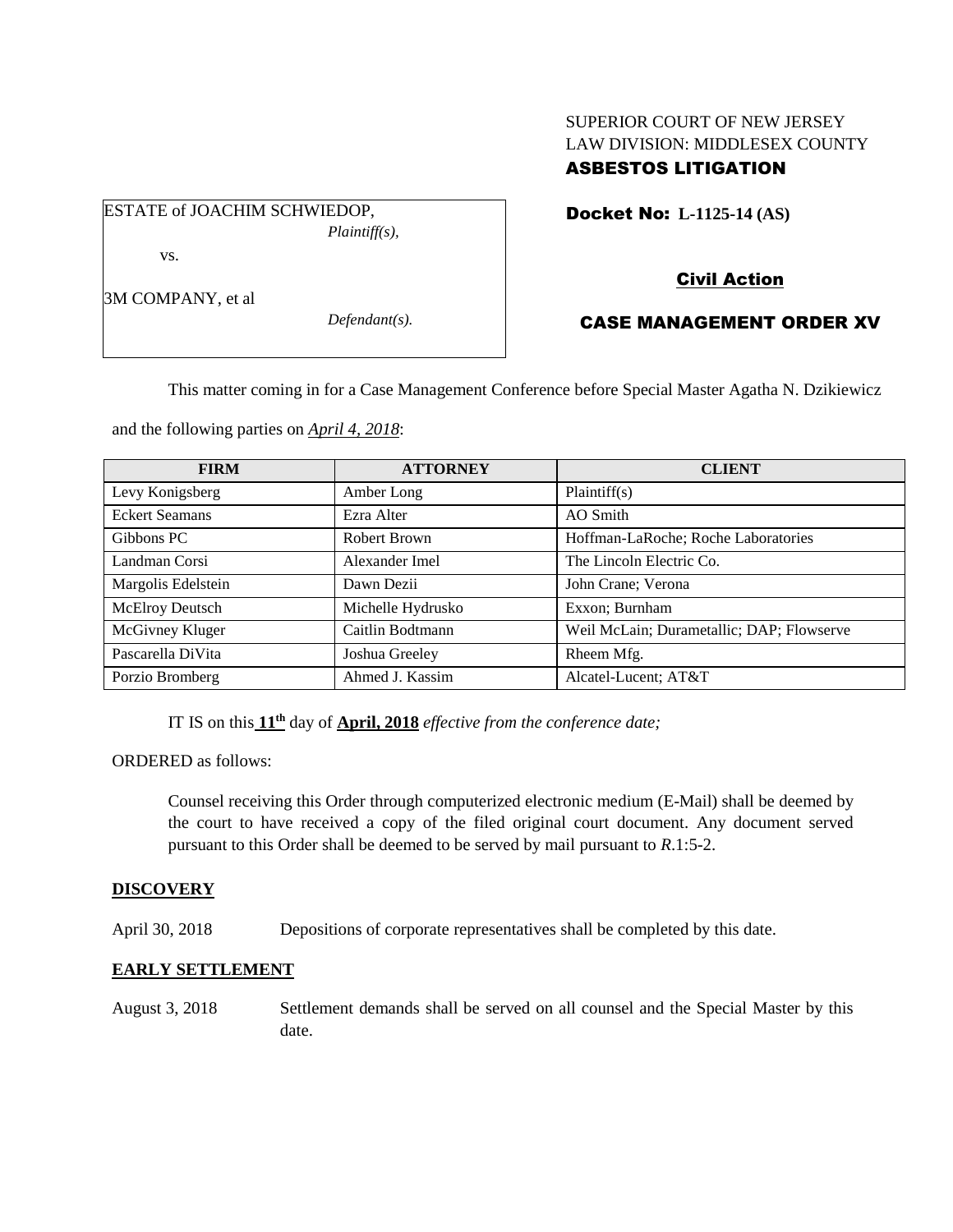### **SUMMARY JUDGMENT MOTION PRACTICE**

| <b>MEDICAL DEFENSE</b> |                                                                                             |  |
|------------------------|---------------------------------------------------------------------------------------------|--|
| September 14, 2018     | Last return date for summary judgment motions.                                              |  |
| August 17, 2018        | Summary judgment motions shall be filed no later than this date.                            |  |
| August 3, 2018         | Plaintiff's counsel shall advise, in writing, of intent not to oppose motions by this date. |  |

### July 16, 2018 Plaintiff shall serve medical expert reports by this date.

October 31, 2018 Defendants shall identify its medical experts and serve medical expert reports, if any, by this date. In addition, defendants shall notify plaintiff's counsel (as well as all counsel of record) of a joinder in an expert medical defense by this date.

### **LIABILITY EXPERT REPORTS**

- July 16, 2018 Plaintiff shall identify its liability experts and serve liability expert reports or a certified expert statement by this date or waive any opportunity to rely on liability expert testimony.
- October 31, 2018 Defendants shall identify its liability experts and serve liability expert reports, if any, by this date or waive any opportunity to rely on liability expert testimony.

#### **ECONOMIST EXPERT REPORTS**

- July 16, 2018 Plaintiff shall identify its expert economists and serve expert economist report(s), if any, by this date or waive any opportunity to rely on economic expert testimony.
- October 31, 2018 Defendants shall identify its expert economists and serve expert economist report(s), if any, by this date or waive any opportunity to rely on economic expert testimony.

#### **EXPERT DEPOSITIONS**

December 14, 2018 Expert depositions shall be completed by this date. To the extent that plaintiff and defendant generic experts have been deposed before, the parties seeking that deposition in this case must file an application before the Special Master and demonstrate the necessity for that deposition. To the extent possible, documents requested in a deposition notice directed to an expert shall be produced three days in advance of the expert deposition. The expert shall not be required to produce documents that are readily accessible in the public domain.

#### **PRE-TRIAL AND TRIAL**

July 13, 2018 The settlement conference previously scheduled on this date is **cancelled**.

 $\_$  ,  $\_$  ,  $\_$  ,  $\_$  ,  $\_$  ,  $\_$  ,  $\_$  ,  $\_$  ,  $\_$  ,  $\_$  ,  $\_$  ,  $\_$  ,  $\_$  ,  $\_$  ,  $\_$  ,  $\_$  ,  $\_$  ,  $\_$  ,  $\_$  ,  $\_$  ,  $\_$  ,  $\_$  ,  $\_$  ,  $\_$  ,  $\_$  ,  $\_$  ,  $\_$  ,  $\_$  ,  $\_$  ,  $\_$  ,  $\_$  ,  $\_$  ,  $\_$  ,  $\_$  ,  $\_$  ,  $\_$  ,  $\_$  ,